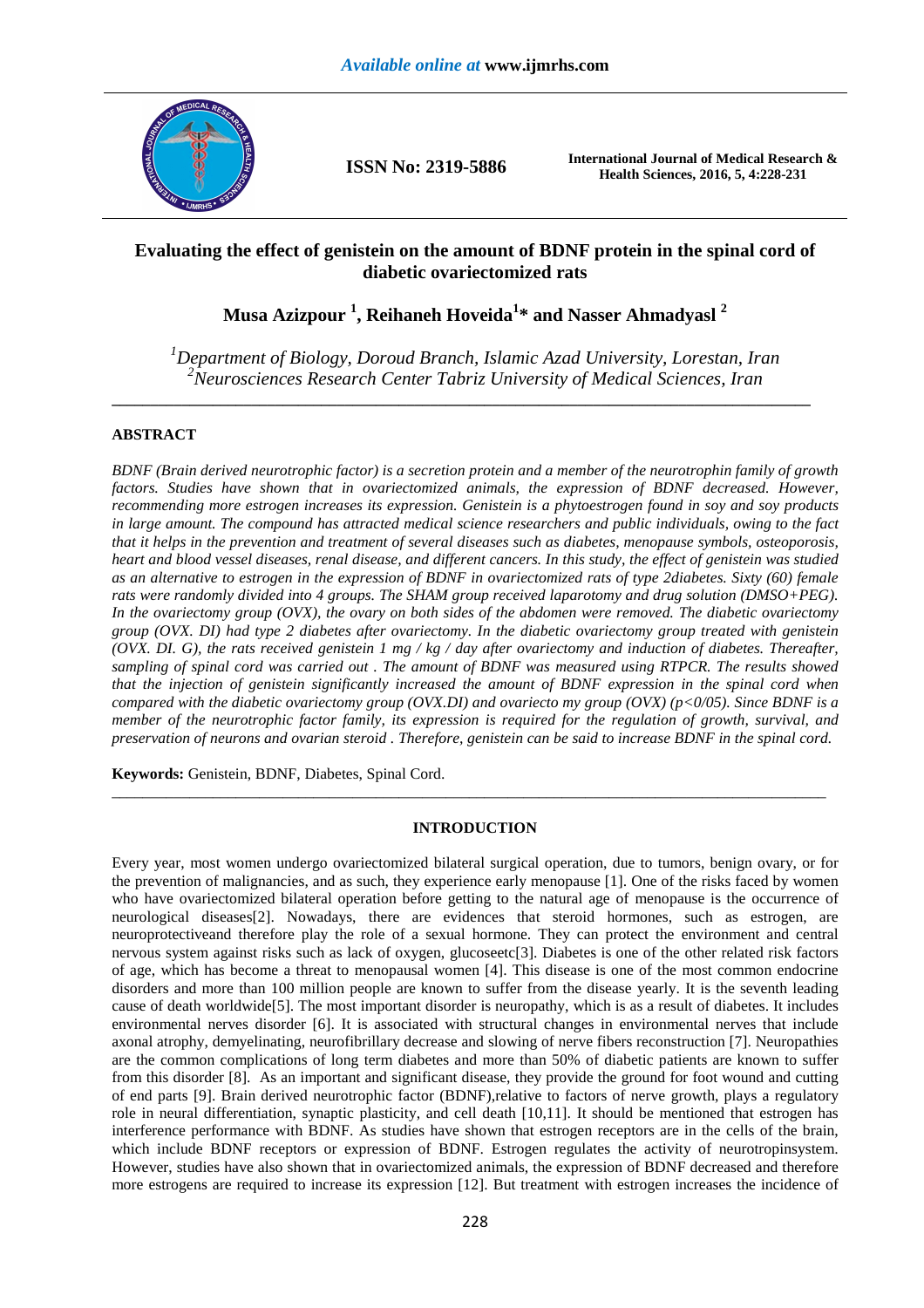breast cancer and cervical adenocarcinoma. Some researchers emphasize that some plants like phytoestrogen with natural formula have fewer side effects. It is especially the case in breast and cervical cancer of humans [13]. It seems that they can serve as an alternative to estrogen. Genistein acts similar to estrogens as one of the most important effective product of phytoestrogens like soy. Its structural similarities to estrogen is the reason for its high affinity towards estrogen receptors, making it capable of performing estrogenic effects in the body [14]. Phytoestrogens are weak agonists of estrogen. They can provide strong effects with a small amount of estrogen in the environment. Perhaps the correct prediction is that they provide more estrogenic properties in menopausal women [15]. Some studies have shown that phytoestrogen adjusts some biochemical processes in the central nervous system. BDNF expression in the brains of ovariectomized rats increased when fed with soybeans or diet that contained steroid for 8 weeks [16]. Also, there are evidences that soy phytoestrogens in the frontal cortex of female rats with the race of Retired, increased BDNF [17]. Therefore, this study was carried out to investigate the effects of neuroprotectivegenistein on BDNF expression in the spinal cord of ovariectomized diabetic rats.

*\_\_\_\_\_\_\_\_\_\_\_\_\_\_\_\_\_\_\_\_\_\_\_\_\_\_\_\_\_\_\_\_\_\_\_\_\_\_\_\_\_\_\_\_\_\_\_\_\_\_\_\_\_\_\_\_\_\_\_\_\_\_\_\_\_\_\_\_\_\_\_\_\_\_\_\_\_\_*

### **MATERIALS AND METHODS**

#### *Animal Care*

Forty female Wistar rats (weighing 200-250 g) were purchased from the Experimental Animal Research Center, Faculty of Medicine, Tabriz University, Tabriz, Iran. All rats were kept under controlled conditions (temperature 22- 24°C with 12:12 h light and dark cycle) and received standard chow diet and water *ad libitum* for 1 week. This study was approved by the University Ethics Committee. After 1 week, the rats were divided randomly into 4 groups (n=10) as follows; 1.Sham: This group underwent only surgery without ovariectomy, 2. OVX: (bilateral ovariectomy), 3. OVX.D (OVX + Diabetes), 4. OVX.D.G: (OVX + Diabetes + Genistein), before the experiment begins, all animals, except sham, underwent a bilateral ovariectomy. The ovaries were excised and oviducts replaced, with minimum disruption to surrounding soft tissues.

Induction of type 2 diabetes: After 10 days of recovery, the rats in the diabetic groups were fed with HFD (58% fat, 17% carbohydrate and 25% protein) *ad libitum* for the initial period of 4 weeks, and then a low dose of STZ (35 mg/kg) was injected intraperitoneally (IP) in a 0.1 M citrate buffer (pH 4.5), the blood glucose level was measured with a glucometer in all rats after the induction of diabetes. Animals with blood glucose levels of more than 200 mg/dl were selected as diabetic rats.

Genistein (sigma Chemical Inc.St. Louis, MO, USA) dose (1 mg/kg/day. SC) administration for 4 weeks was performed for related groups.

#### **Molecular analysis**

#### *Total RNA extraction and real time PCR*

At the end of 8 weeks, animals were anaesthetized with ketamine (50 mg/kg) and xylazine (8 mg/kg) and their hearts were isolated. qPCR studies were conducted as described in previous studies. The comparative gene expression of BDNF analyzed by real time polymerase chain reaction (realtime PCR) is described as follows: For extraction procedure, frozen spinal cord samples were homogenized in Trizol reagent (Gibco/BRL) according to the manufacturer's recommendations (using chloroform layer separation followed by treatment with isopropanol and ethanol). The RNA content and purity of samples were measured using UV spectrophotometry and tested for integrity by gel electrophoresis with ethidium bromide. Reverse transcription (RT) was accomplished using Taqman MicroRNA reverse Transcriptase kit (Applied Biosystems) according the manufacturer's instructions. Real time quantification for the expression of microRNA and mRNA was performed with a SYBRgreen PCR Master Mix, and Real-time PCR reactions were performed on a Bio-Rad iQ5 detection System (Richmond, CA, USA). The gasp expression was evaluated as a housekeeping gene for sample variation in RT reaction. To accurately detect mature BDNF, a realtime quantification using Ambion primers was performed for BDNF (Ambion, Austin, TX) with a primer sequence of CUGCCAAUUCCAUAGGUCACAG (www.mirbase.org). The 2-(DDCt) method was used to determine the comparative quantitative levels of BDNF. The results were expressed as fold-difference to relevant controls.

#### **Statistical analysis:**

Results are expressed as mean ±SEM. All data were analyzed by one-way ANOVA with Tukey's Multiple Comparison post hoc test, and Student's t-test was used to evaluate significant differences ( $p<0.05$ ) between the groups.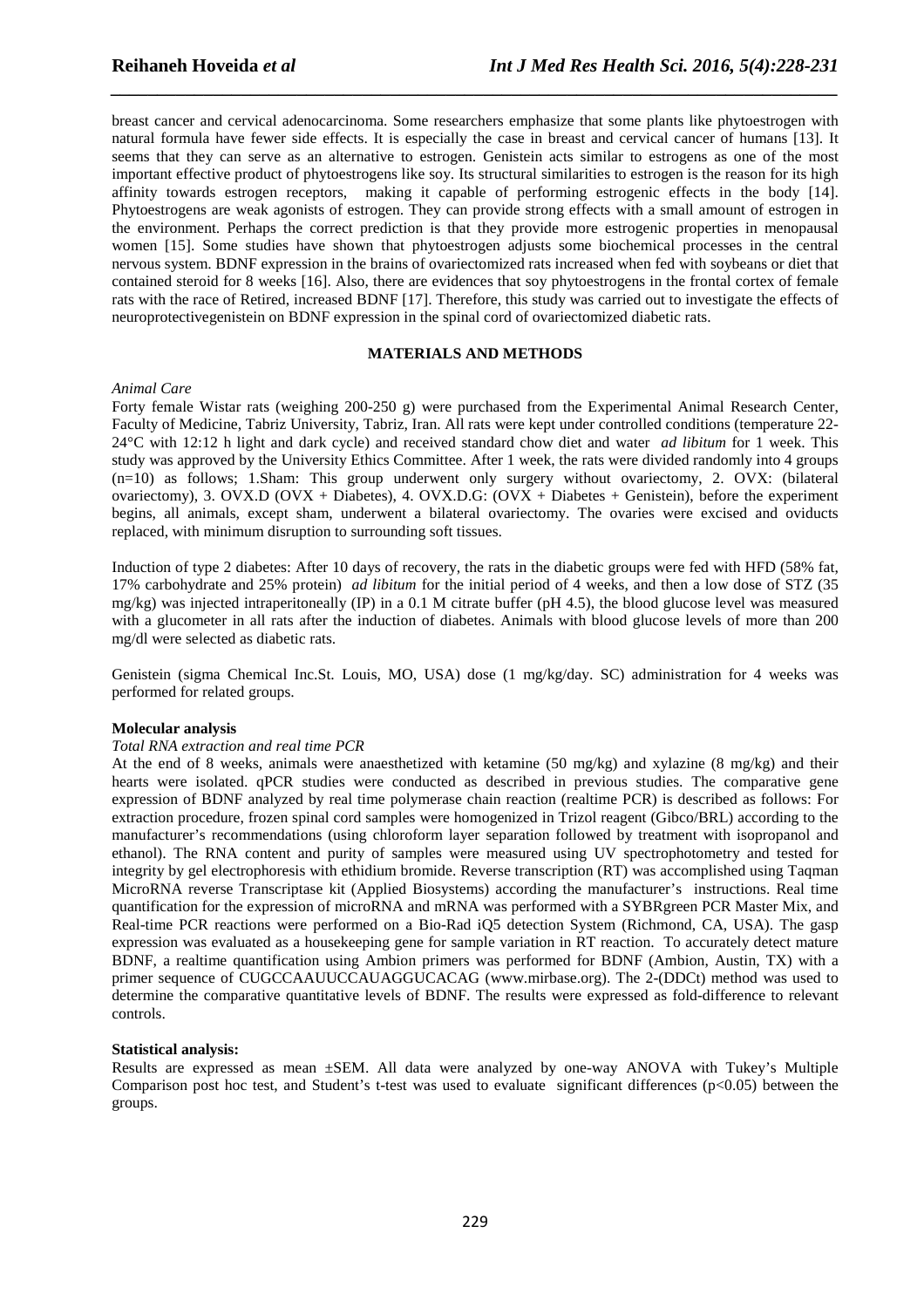#### **RESULTS**

*\_\_\_\_\_\_\_\_\_\_\_\_\_\_\_\_\_\_\_\_\_\_\_\_\_\_\_\_\_\_\_\_\_\_\_\_\_\_\_\_\_\_\_\_\_\_\_\_\_\_\_\_\_\_\_\_\_\_\_\_\_\_\_\_\_\_\_\_\_\_\_\_\_\_\_\_\_\_*

Expression of BDNF gene in the spinal cord of ovariectomized diabetic rat: The expression level of BDNF gene in the spinal cord of OVX and OVX+DI was significantly lower than that of the control ( $p<0.05$ , Figure 1). On the other hand, treatment with genistein for 2 months resulted in a significant increase in the expression of BDNF (p<0.05, Figure 1). Figure 1 shows that genistein increased the expression of BDNF. In comparison with the OVX and OVX+DI group, genistein increased the tissue BDNF level, 2 months after treatment (p<0.05).



**Figure 1. The effects of OVX.DI and genistein treatment on BDNF gene expression**.

*Sham operation or bilateral OVX and DII was performed, and then OVX and OVX.DI rats were subcutaneously administered with genistein (1mg/kg/day) or placebo (DMSO+PEG) for 8 weeks. BDNF expression was determined using real-time quantitative PCR. The values were expressed as the fold of change (* $\times$  *Basal) against the control (no treatment), and in Mean*  $\pm$  *SEM,*  $n = 6$ *, each one with triplicate samples.*  $*$ where  $P$ < 0.05 compared to the control.

### **DISCUSSION**

The results of this study demonstrated that OVX and specially OVX+DII significantly reduced BDNF gene expression in the spinal cord. Treatment with genistein increased BDNF gene expression in the spinal cord in OVX and especially OVX+DII rats. BDNF is a member of the neurotrophic factor family, and plays a key role in regulating the growth, survival, and preservation of neurons [18]. In addition, BDNF plays a key function in learning and memory [19]. It has been suggested that decreased production of BDNF is a pathogenetic factor common to major depression and Alzheimer's disease, which might clarify the relationship between both disorders [20]. Singh (1995), in his evaluation of the effect of OVX and E2 replacement on BDNF mRNA expression using *in situ* hybridization, extended the hypothesis that 17-β estradiol (E2) may exert a neurotrophomodulatory role. It was shown that E2 deprivation leads to a reduction in BDNF mRNA in ovarectomized rat, and that E2 replacement therapy was more effective in maintaining BDNF mRNA in the hippocampus, suggesting the need for ovarian steroid in the expression of BDNF[21]. However, estrogen use is associated with increased incidence of breast cancer [22]. In a study, it was shown that phytostrogens occupied the ER-β binding site and regulates the expression of BDNF mRNA [23]. In this study, it seems that genistein increased BDNF expression probably via these estrogen receptors and exerted its neuroprotective effect on the spinal cord. In this study, the expression of BDNF reduced in OVX compared to the sham group,and replacement of estrogen with genistein led to increased BDNF expression in the spinal cord. In addition, 17β-estradiol, daidzein and genistein notably enhanced hippocampus neuronal cell proliferation and viability. Similar to the effect of 17β-estradiol, daidzein and genistein induced an increase in the percentage of cells in S phase. Daidzein and genistein significantly increased the expression of BDNF mRNA and protein levels [24]. Krabbe et al. (2007) demonstrated that Plasma levels of BDNF decreased in humans with type 2 diabetes independently of obesity. They showed that the Plasma BDNF is inversely associated with fasting plasma glucose, but not with insulin [25]. In the present study, the expression of BDNF significantly decreased in ovarectomized diabetic rats in comparison to the control group, in which genistein reversed these effects and increased BDNF expression in the spinal cord. In animals, BDNF is concerned with the improvement of insulin resistance. BDNF decreases food intake and lowers the blood glucose level in obese diabetic mice [26–28]. The role of BDNF in metabolism is supported by investigations on BDNF-deficient mice, as it extends obesity and hyperphagia in early adulthood [29]. However, when BDNF was administered to normal rats or mice, it had no effect on blood glucose level, demonstrating that BDNF exerts its effects by promoting insulin sensitivity [26]. In addition, BDNF activates numerous signaling pathways such as phosphatidylinositol-3 kinase/Akt among others [30].